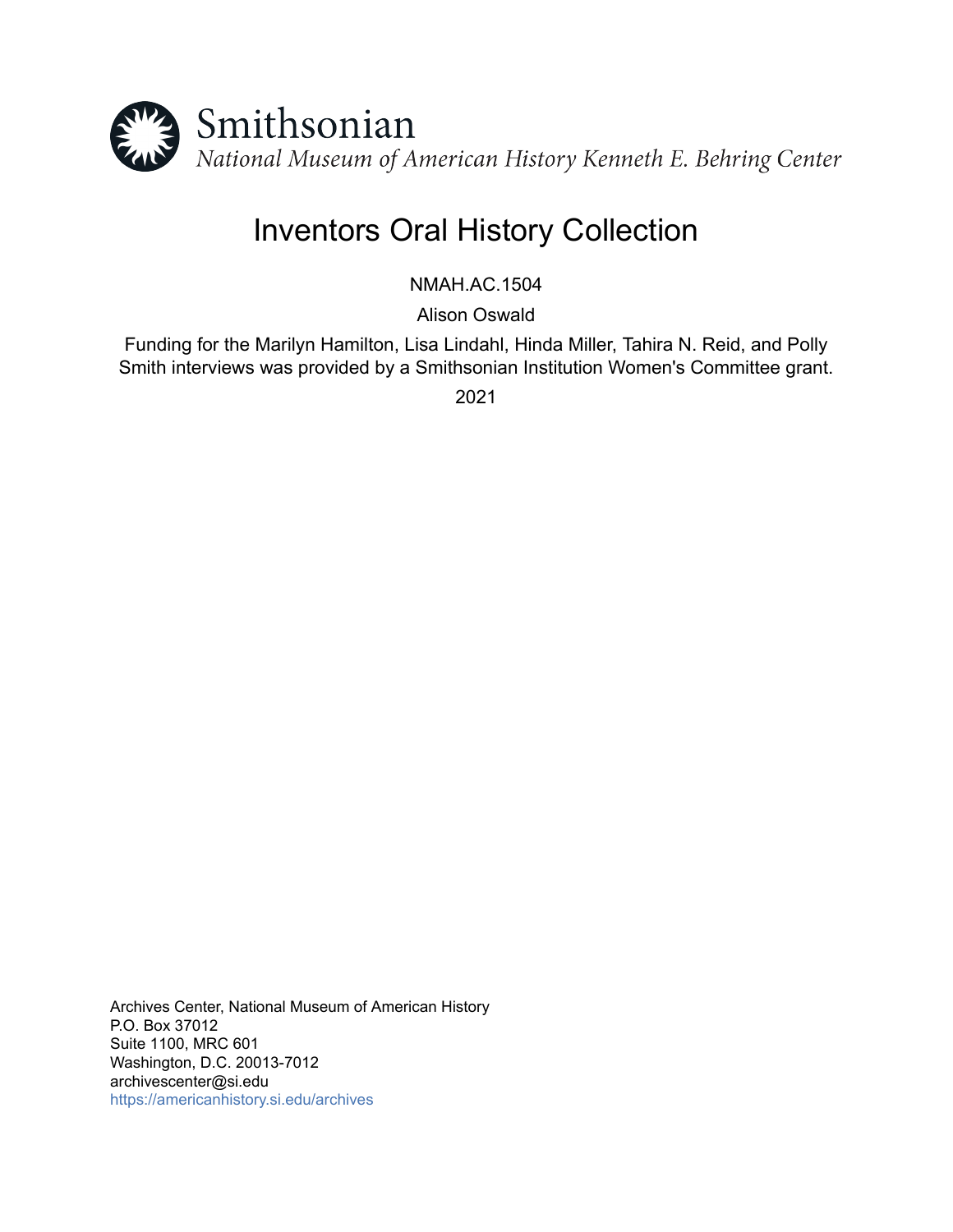# **Table of Contents**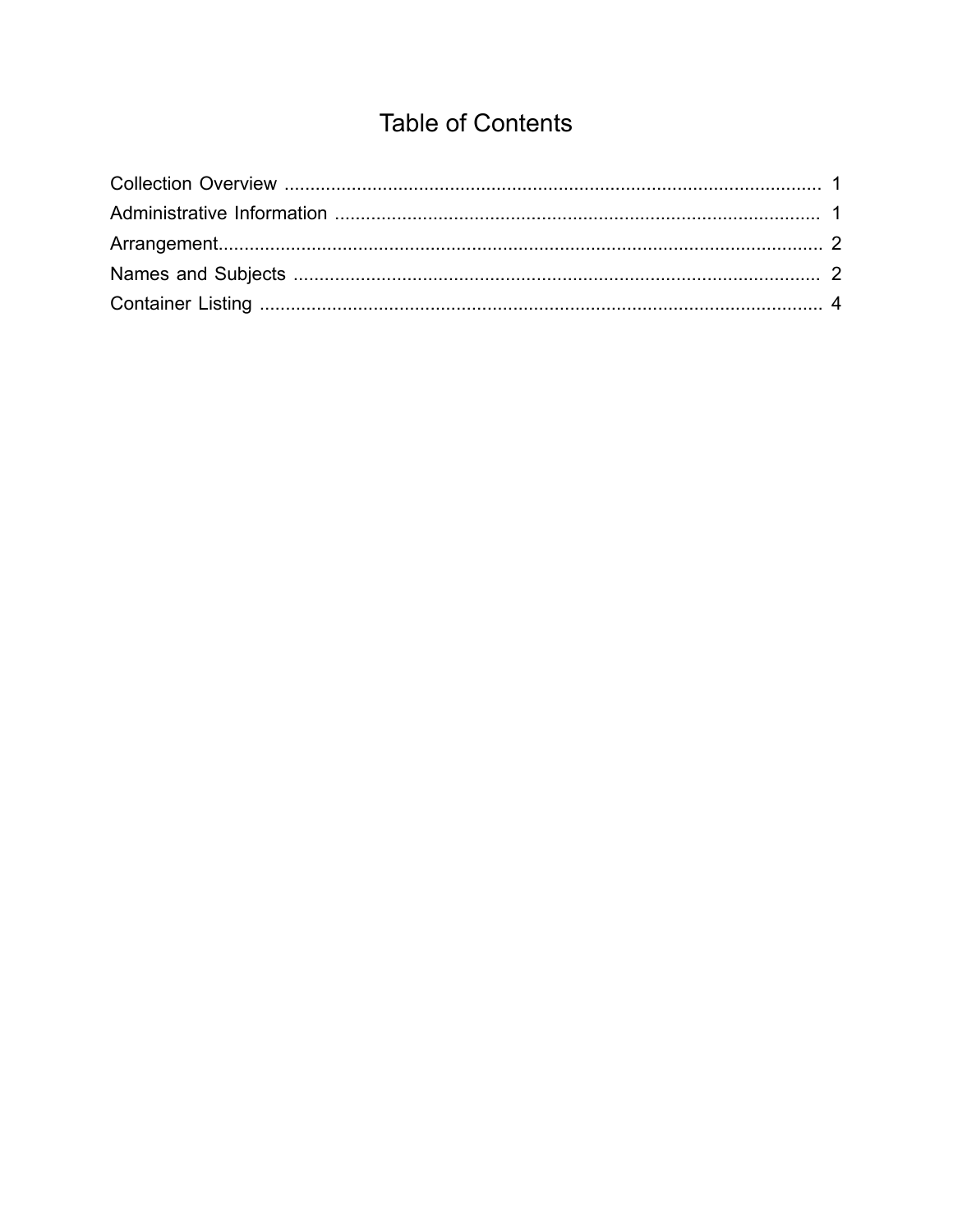# <span id="page-2-0"></span>**Collection Overview**

| <b>Repository:</b> | Archives Center, National Museum of American History                                                                                                                                                                                                      |
|--------------------|-----------------------------------------------------------------------------------------------------------------------------------------------------------------------------------------------------------------------------------------------------------|
| Title:             | <b>Inventors Oral History Collection</b>                                                                                                                                                                                                                  |
| Date:              | 2020-2021                                                                                                                                                                                                                                                 |
| Identifier:        | NMAH.AC.1504                                                                                                                                                                                                                                              |
| Creator:           | Jerome and Dorothy Lemelson Center for the Study of Invention and<br>Innovation. (Creator)<br>Bedi, Joyce (Interviewer)<br>Daemmrich, Arthur (Interviewer)<br>Klotz, Sharon (Interviewer)<br>Oswald, Alison (Interviewer)<br>Ott, Katherine (Interviewer) |
| Extent:            | 855.63 Gigabytes (Interviews include .mp4, video/.mxf and .wav files.)                                                                                                                                                                                    |
| Language:          | English.                                                                                                                                                                                                                                                  |
| Summary:           | Born digital video oral history interviews and transcripts with inventors<br>documenting a variety of subjects and disciplines.                                                                                                                           |

# <span id="page-2-1"></span>**Administrative Information**

### Related Materials

### **Materials in the Archives Center**

JogBra, Inc. Records (NMAH.AC.1315)

Disability Reference Collection (NMAH.AC.1319)

Folia Water Materials (NMAH.AC.1407)

#### **Materials at the Smithsonian Institution Archives**

#### **Program/Project Records, 1994-2017 (SIA Acc. 19-100)**

Interview with Theresa Dankovitch, inventor of the Folia water filter.

Interview with David Stone, inventor of Ferrock, a carbon-negative substitute for concrete. Also includes interviewee Richard Pablo.

Interview with Amy Prieto, inventor of a rechargeable battery.

Interview with John Warner, co-founder of the field of green chemistry.

#### **Program/Project Records, 1989-2010 (SIA Acc. 12-582)**

Interview with Remo Belli, jazz drummer who developed and marketed the first successful synthetic drumheads and founded the Remo company.

Interview with Arthur Ganson, inventor, kinetic sculptor and musician.

#### **Audiovisual Records, 1995-2014 (SIA Acc. 16-092)**

Interview with Gary Fisher, inventor of the modern mountain bike.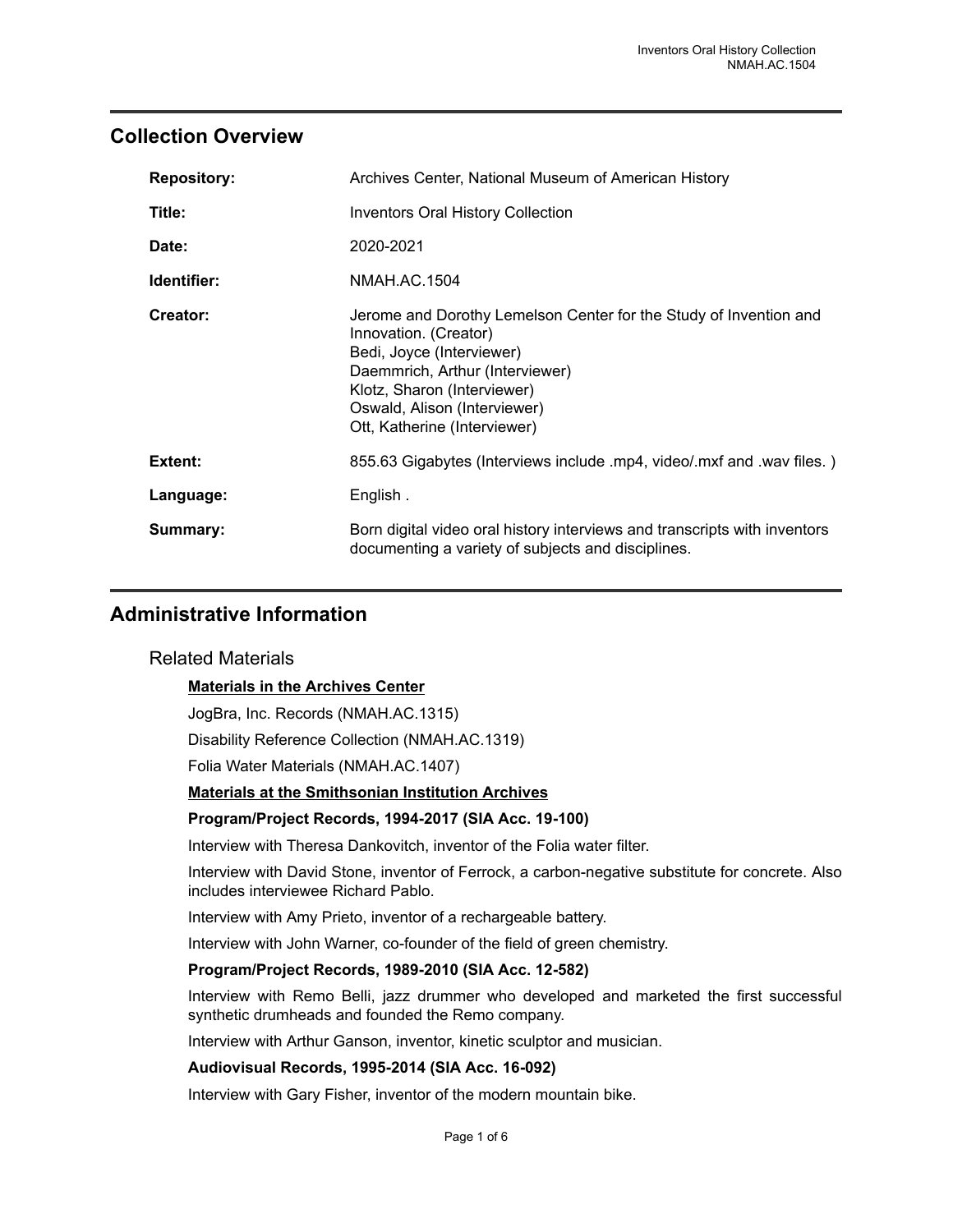#### **Lemelson Center, Program/Project Records, 2006-2015 (SIA Acc. 16-043)**

Interview with Doreen Lorenzo, former president of Quirky.

Interview with Corinna E. Lathan, co-Founder of AnthroTronix, Inc., a biomedical research and development company with a focus on assistive technologies.

#### Processing Information

Collection processed by Alison Oswald, archivist, 2021.

#### Preferred Citation

Inventors Oral History Collection, Archives Center, National Museum of American History

#### **Restrictions**

Collection is open for research. Access and use of audiovisual materials available in the Archives Center reading room or by requesting copies of audiovisual materials at RightsReproductions@si.edu.

#### Conditions Governing Use

Collection items available for reproduction, but the Archives Center makes no guarantees concerning copyright restrictions. Other intellectual property rights may apply. Archives Center cost-recovery and use fees may apply when requesting reproductions.

#### **Accruals**

Further accruals are expected. The repository continues to add interviews to this collection on a regular basis.

### <span id="page-3-0"></span>**Arrangement**

The collection is arranged into one series, alphabetical by last name of interviewee.

# <span id="page-3-1"></span>Names and Subject Terms

This collection is indexed in the online catalog of the Smithsonian Institution under the following terms:

Subjects:

African American engineers Brassieres -- 20th century Computer science **Disabilities** Double Dutch Electrical engineering Electrical engineers Inventions -- 20th century **Inventors** Mechanical engineering and engineers Mechanical engineers **Microprocessors** Running **Sports** Sports bra Women inventors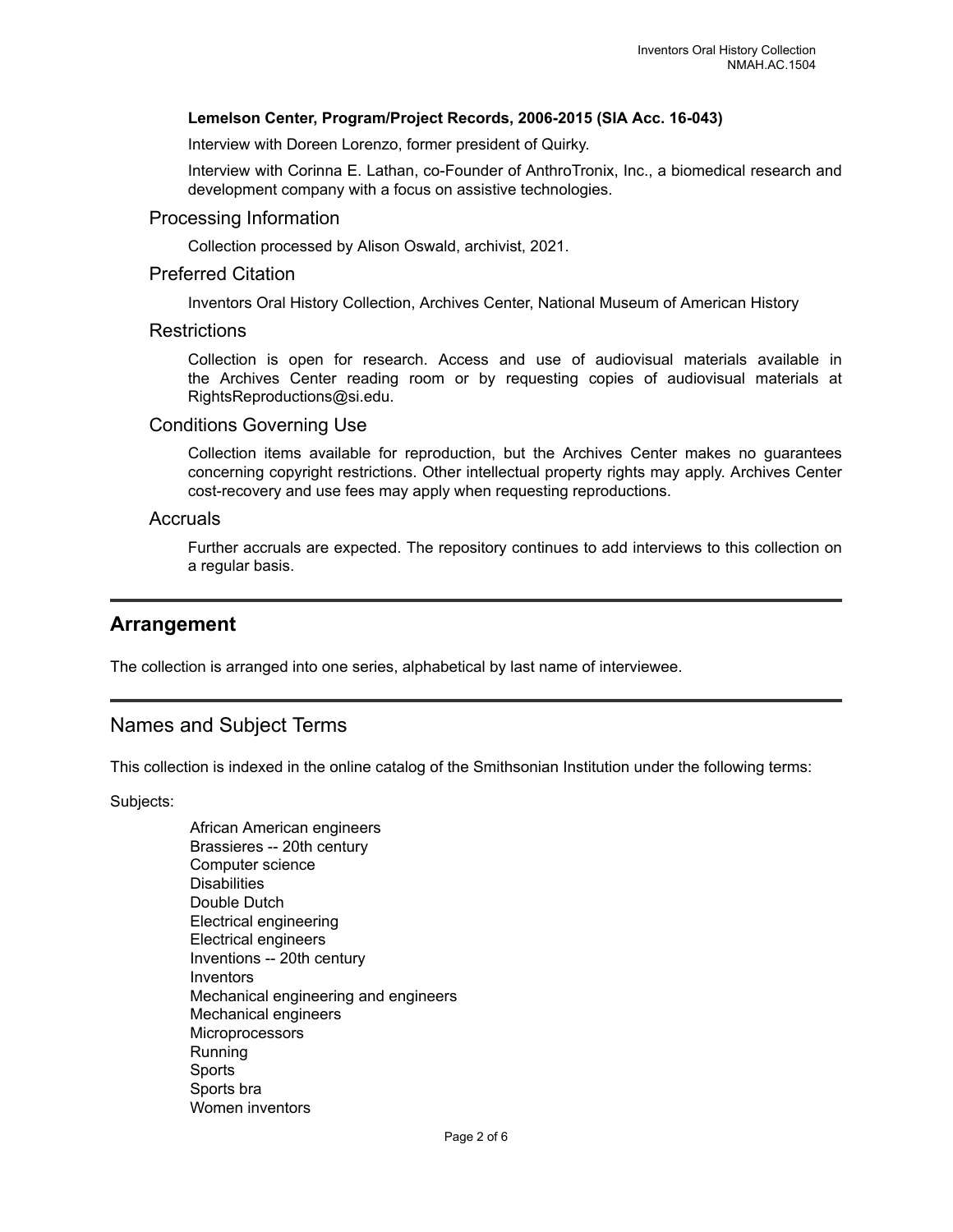#### wheelchairs

## Types of Materials:

Born digital Oral history -- 2010-2020 **Transcripts** 

## Names:

Hamilton, Marilyn, 1949- Hyatt, Gilbert P. , 1938- Lindahl, Lisa Miller, Hinda Reid, Tahira N. Smith, Polly Palmer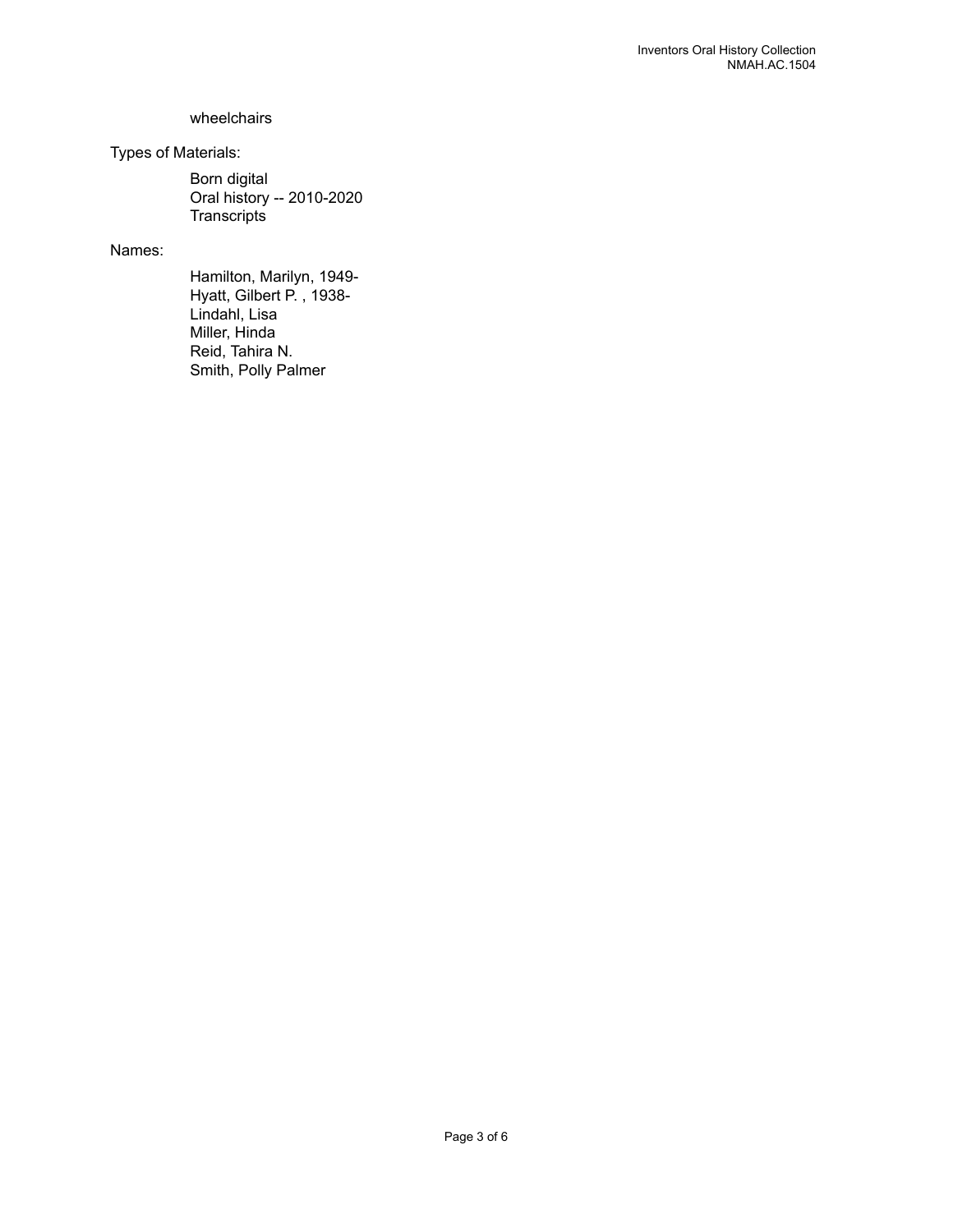# <span id="page-5-0"></span>**Container Listing**

| Video NMAH-<br>AC1504-BD0007                             | Notes:                                  | Hamilton, Marilyn, 2021-03-11<br>4,520.03 Megabytes (Total Running Time: 01:58:36:00; video/mp4)<br>Interview with Marilyn Hamilton, co-inventor and founder of<br>Quickie Wheelchairs.                                                                                                                                                                                                                                                                                                 |
|----------------------------------------------------------|-----------------------------------------|-----------------------------------------------------------------------------------------------------------------------------------------------------------------------------------------------------------------------------------------------------------------------------------------------------------------------------------------------------------------------------------------------------------------------------------------------------------------------------------------|
| Item AC1504-<br>BD0009;<br>Item AC1504-<br><b>BD0009</b> | Hyatt, Gilbert P., 2019-12-19<br>Notes: | 275.03 Megabytes (Total Running Time: 2:00:09; .mp3 audio file)<br>1,223.49 Megabytes (Total Running Time: 2:01:13; .wav audio file)<br>Gilbert P. Hyatt (1938-) is an American electrical engineer and<br>computer scientist and is the inventor of the integrated circuit<br>microprocessor.                                                                                                                                                                                          |
| Video NMAH-<br>AC1504-BD0003-01                          | Notes:                                  | Lindahl, Lisa (Part 1), 2020-03-05<br>209,764.24 Megabytes (Total Running Time: 01:14:12:00)<br>Part 1 of Lisa Lindahl Interview, JogBra co-inventor. The<br>transcript covers parts 1 and 2 of the interview.                                                                                                                                                                                                                                                                          |
| Video NMAH-<br>AC1504-BD0003-02                          | Notes:                                  | Lindahl, Lisa (Part 2), 2020-03-05<br>91,133.94 Megabytes (Total Running Time: 00:32:15:00)<br>Part 2 of Lisa Lindahl Interview, JogBra co-inventor. For the full<br>transcript, see Lisa Lindahl Interview, Part 1.                                                                                                                                                                                                                                                                    |
| Video NMAH-<br>AC1504-BD0005                             | Notes:                                  | Lindahl, Lisa; Hinda Miller and Polly Smith (Part 1), 2020-03-04<br>171,408.97 Megabytes (Total Running Time: 01:00:46:00)<br>Digital Content: Lindahl, Lisa; Hinda Miller and Polly Smith<br>Oral history interview with JogBra co-inventors Lisa Lindahl,<br>Hinda Miller, and Polly Palmer Smith. Additional interview<br>footage (Parts 2-13) include Lindahl, Miller and Smith looking<br>at objects and archival materials related to the JogBra with<br>archivist Alison Oswald. |
| Video NMAH-<br>AC1504-BD0006-01                          | Notes:                                  | Lindahl, Lisa; Hinda Miller and Polly Smith (Part 2), 2020-03-04<br>1,824.19 Megabytes (Total Running Time: 00:00:38:00)<br>Footage includes Lindahl, Miller and Smith looking at objects<br>and archival materials related to the JogBra with archivist Alison<br>Oswald.                                                                                                                                                                                                              |
| Video NMAH-<br>AC1504-BD0006-02                          | Notes:                                  | Lindahl, Lisa; Hinda Miller and Polly Smith (Part 3), 2020-03-04<br>1,278.71 Megabytes (Total Running Time: 00:00:27:00)<br>Footage includes Lindahl, Miller and Smith looking at objects<br>and archival materials related to the JogBra with archivist Alison<br>Oswald.                                                                                                                                                                                                              |
| Video NMAH-<br>AC1504-BD0006-03                          | Notes:                                  | Lindahl, Lisa; Hinda Miller and Polly Smith (Part 4), 2020-03-04<br>923.9 Megabytes (Total Running Time: 00:00:19:00)<br>Footage includes Lindahl, Miller and Smith looking at objects<br>and archival materials related to the JogBra with archivist Alison<br>Oswald.                                                                                                                                                                                                                 |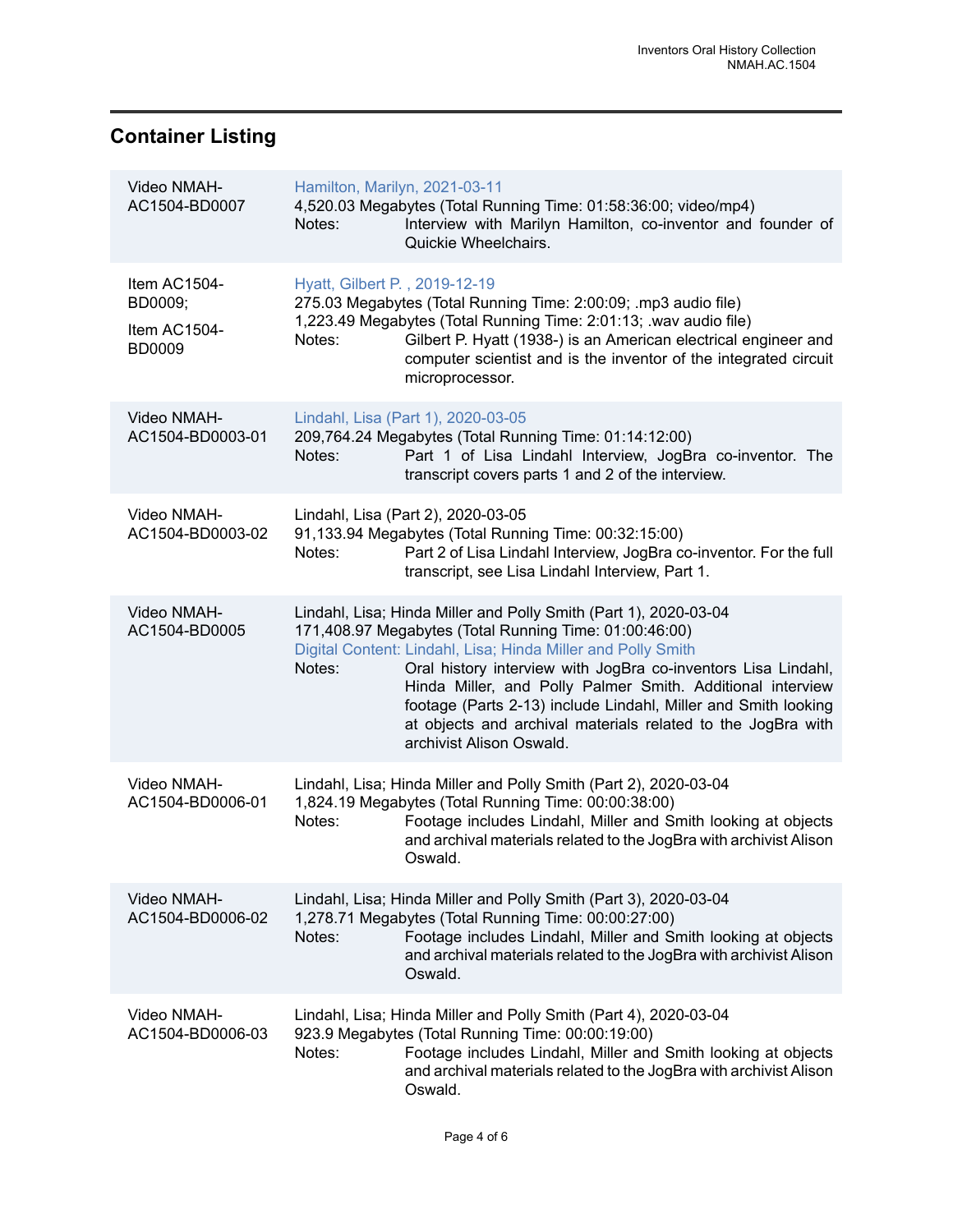| Video NMAH-<br>AC1504-BD0006-04 | Lindahl, Lisa; Hinda Miller and Polly Smith (Part 5), 2020-03-04<br>711.16 Megabytes (Total Running Time: 00:00:15:00)<br>Footage includes Lindahl, Miller and Smith looking at objects<br>Notes:<br>and archival materials related to the JogBra with archivist Alison<br>Oswald.    |
|---------------------------------|---------------------------------------------------------------------------------------------------------------------------------------------------------------------------------------------------------------------------------------------------------------------------------------|
| Video NMAH-<br>AC1504-BD0006-05 | Lindahl, Lisa; Hinda Miller and Polly Smith (Part 6), 2020-03-04<br>4,855.4 Megabytes (Total Running Time: 00:01:42:00)<br>Footage includes Lindahl, Miller and Smith looking at objects<br>Notes:<br>and archival materials related to the JogBra with archivist Alison<br>Oswald.   |
| Video NMAH-<br>AC1504-BD0006-06 | Lindahl, Lisa; Hinda Miller and Polly Smith (Part 7), 2020-03-04<br>4,876.37 Megabytes (Total Running Time: 00:01:43:00)<br>Footage includes Lindahl, Miller and Smith looking at objects<br>Notes:<br>and archival materials related to the JogBra with archivist Alison<br>Oswald.  |
| Video NMAH-<br>AC1504-BD0006-07 | Lindahl, Lisa; Hinda Miller and Polly Smith (Part 8), 2020-03-04<br>2,106.42 Megabytes (Total Running Time: 00:00:44:00)<br>Footage includes Lindahl, Miller and Smith looking at objects<br>Notes:<br>and archival materials related to the JogBra with archivist Alison<br>Oswald.  |
| Video NMAH-<br>AC1504-BD0006-08 | Lindahl, Lisa; Hinda Miller and Polly Smith (Part 9), 2020-03-04<br>901.09 Megabytes (Total Running Time: 00:00:19:00)<br>Footage includes Lindahl, Miller and Smith looking at objects<br>Notes:<br>and archival materials related to the JogBra with archivist Alison<br>Oswald.    |
| Video NMAH-<br>AC1504-BD0006-09 | Lindahl, Lisa; Hinda Miller and Polly Smith (Part 10), 2020-03-04<br>1,609.09 Megabytes (Total Running Time: 00:00:34:00)<br>Footage includes Lindahl, Miller and Smith looking at objects<br>Notes:<br>and archival materials related to the JogBra with archivist Alison<br>Oswald. |
| Video NMAH-<br>AC1504-BD0006-10 | Lindahl, Lisa; Hinda Miller and Polly Smith (Part 11), 2020-03-04<br>1,443.4 Megabytes (Total Running Time: 00:00:30:00)<br>Footage includes Lindahl, Miller and Smith looking at objects<br>Notes:<br>and archival materials related to the JogBra with archivist Alison<br>Oswald.  |
| Video NMAH-<br>AC1504-BD0006-11 | Lindahl, Lisa; Hinda Miller and Polly Smith (Part 12), 2020-03-04<br>5,674.17 Megabytes (Total Running Time: 00:02:00:00)<br>Footage includes Lindahl, Miller and Smith looking at objects<br>Notes:<br>and archival materials related to the JogBra with archivist Alison<br>Oswald. |